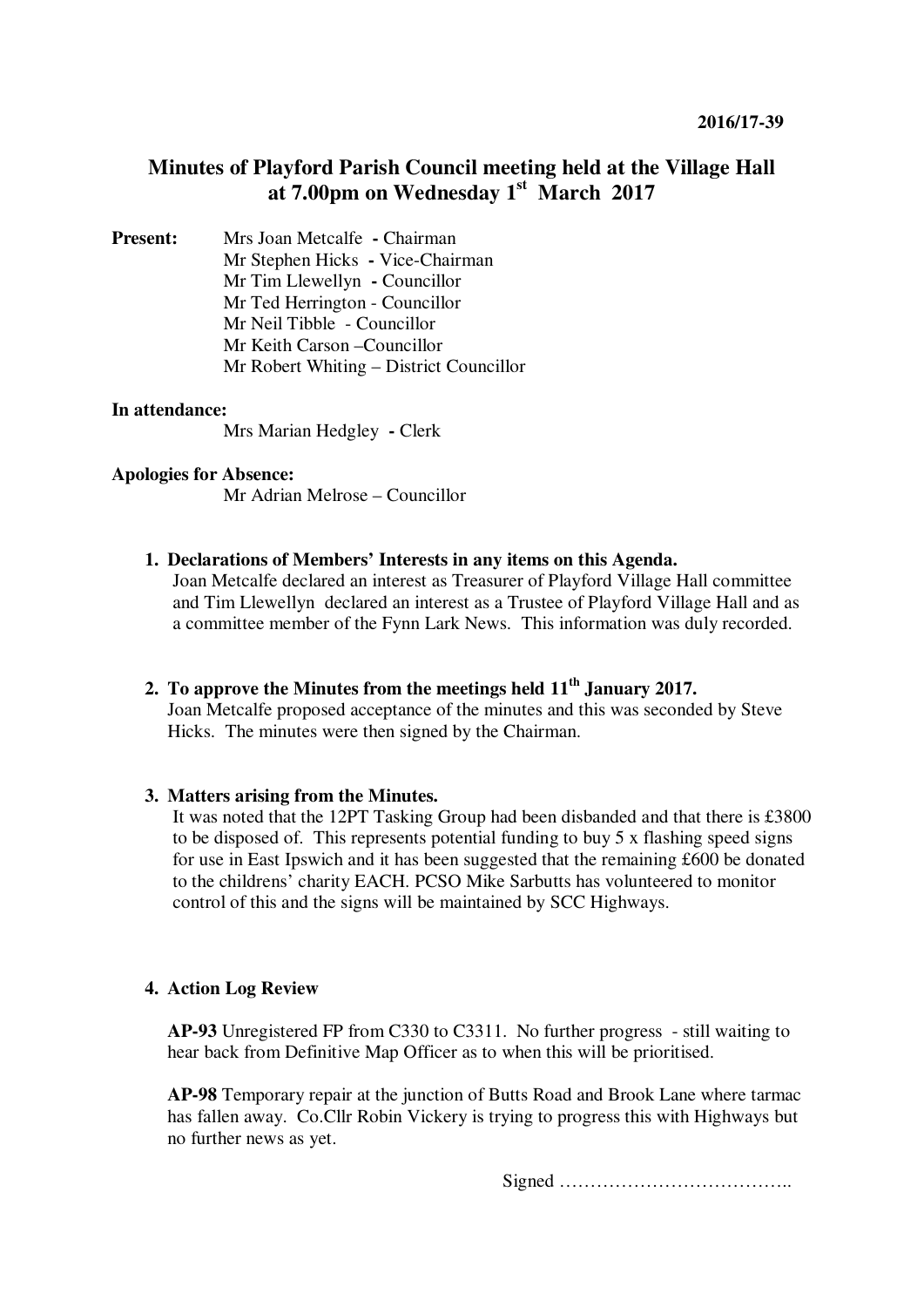**AP-100** Arm which has fallen off signpost at junction of C324 and Church Road – still awaiting repair despite being told by Saxmundham Highways that this should be attended to very soon. Clerk has spoken to Debbie Adams who will prioritise this.

**AP-106** FP9 & FP13 overgrown with brambles – this has at last been cleared.

**AP-108** Debris in Spring Meadow from fallen tree and laurel hedge that needs trimming. Work now completed.

**AP-115** Build up of silt on C324 near Clematis Cottage. David Chenery of Highways Saxmundham has contacted the Clerk over this – it is unclear who the responsibility lies with. Co. Cllr Robin Vickery is trying to progress this.

**AP-119** Repairs to tarmac in Butts Road –this is apparently not severe enough to be dealt with yet but Co. Cllr Robin Vickery is trying to push it forward.

**AP-122** Ash tree in Butts Road – possible Ash Die-Back victim. This has been trimmed – clerk awaiting report and will chase it up.

**AP-123** FP1 boggy section with fallen branches – Clerk has spoken to Debbie Adams – the correct alignment of the path needs to be established and the landowner needs to be consulted on the type of surfacing to be used. Also environmentalists need to advise on local wildlife before a decision can be made. No work can be commenced until the land has dried out which would hopefully be in late Spring.

For more details see Action Log appended at end of the Minutes.

#### **5. County Councillor's report**

Cllr Robin Vickery was unfortunately unable to attend and did not submit a report.

#### **6. District Councillor's report**

Robert Whiting reported that Suffolk Coastal is developing a more commercial approach to providing services. The 2017-2018 budget was agreed at the full council meeting on 23<sup>rd</sup> February and to provide high quality services would mean an increase of 3.5% in its portion of the council tax. We are faced with dwindling financial support from central government and need to ensure everyone is paying a fair share to support these services.

Deben Leisure Centre is being refurbished and planning permission has been agreed for the changes which include improvements to the changing facilities.

Suffolk Coastal and Waveney District Councils have voted in favour of merging and this will be implemented in 2019 –working together so far has made a joint saving of £16m since 2010.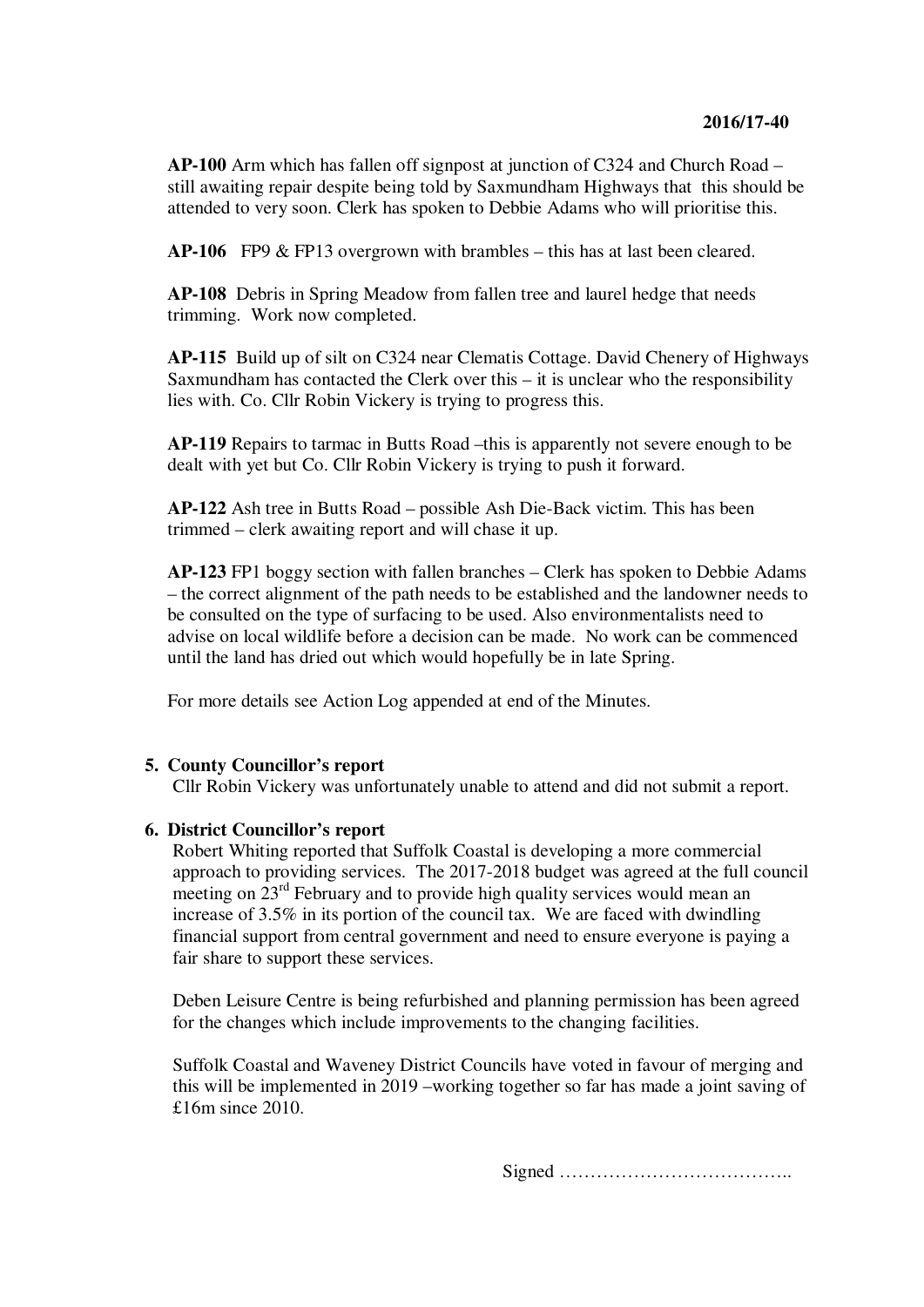The consultation on Sizewell C ended on 3<sup>rd</sup> Feb 2017 and all formal responses are now being considered by EDF Energy.

Beach hut rents in Felixstowe are under review – the six week consultation period has ended and 700 responses are now being analysed – no decisions have yet been made on how the beach hut service will be managed or what charges will be levied in future.

Implementation of Parking Enforcement in SCDC is to be transferred to East Suffolk and a deficit of  $\text{£}4$ m is to be passed over. On-street parking can be self-financing there are pressures on local council funding and the profits from this can be investigated.

There are issues with parking at the new offices at East Suffolk House in Riduna Park and money is to be spent enhancing the parking facilities at Riverside Melton on the opposite side of the road.

Robert's Enabling Communities Budget has been increased to £6000 for the coming year – Playford PC is considering applying for the funding of two new Dog Litter bins at an approximate cost of £400.00

## **7. Finance**

| $\circ$ Reporting & authorisation of cheques/online payments:- |                                                          |        |
|----------------------------------------------------------------|----------------------------------------------------------|--------|
|                                                                | Chq 781 Clerk's expenses – Ink cartridge/Stationery etc. | £24.13 |

#### o Bank balances:

|                                                   | Barclays Bank current account as at 1.3.17 |              | £3438.84 |  |  |
|---------------------------------------------------|--------------------------------------------|--------------|----------|--|--|
|                                                   | NS&I Savings account                       | as at 1.3.17 | £3336.10 |  |  |
| (Savings interest rec'd $1.1.17 \text{ £}19.93$ ) |                                            |              |          |  |  |
| .                                                 |                                            |              |          |  |  |

A bank reconciliation was carried out and signed by Steve Hicks.

o Budget for 2017-2018

The budget for 2016/17 is on track and there should be an overall surplus of  $£6000$  to carry forward to the new accounting year – this includes £700 grant for addressing speeding issues and contingency funds for emergencies. VAT amounting to £664 has been reclaimed for amounts paid over the last two years. The budget for 2017/18 was discussed and agreed. It was proposed by Tim Llewellyn and seconded by Keith Carson.

# **8. Highways**

Hedges bordering the paddock at Archway House have been trimmed back but those in Brook Lane have yet to be done. Clarke & Simpson have been asked to do this on behalf of the landowner and the clerk will chase this up again.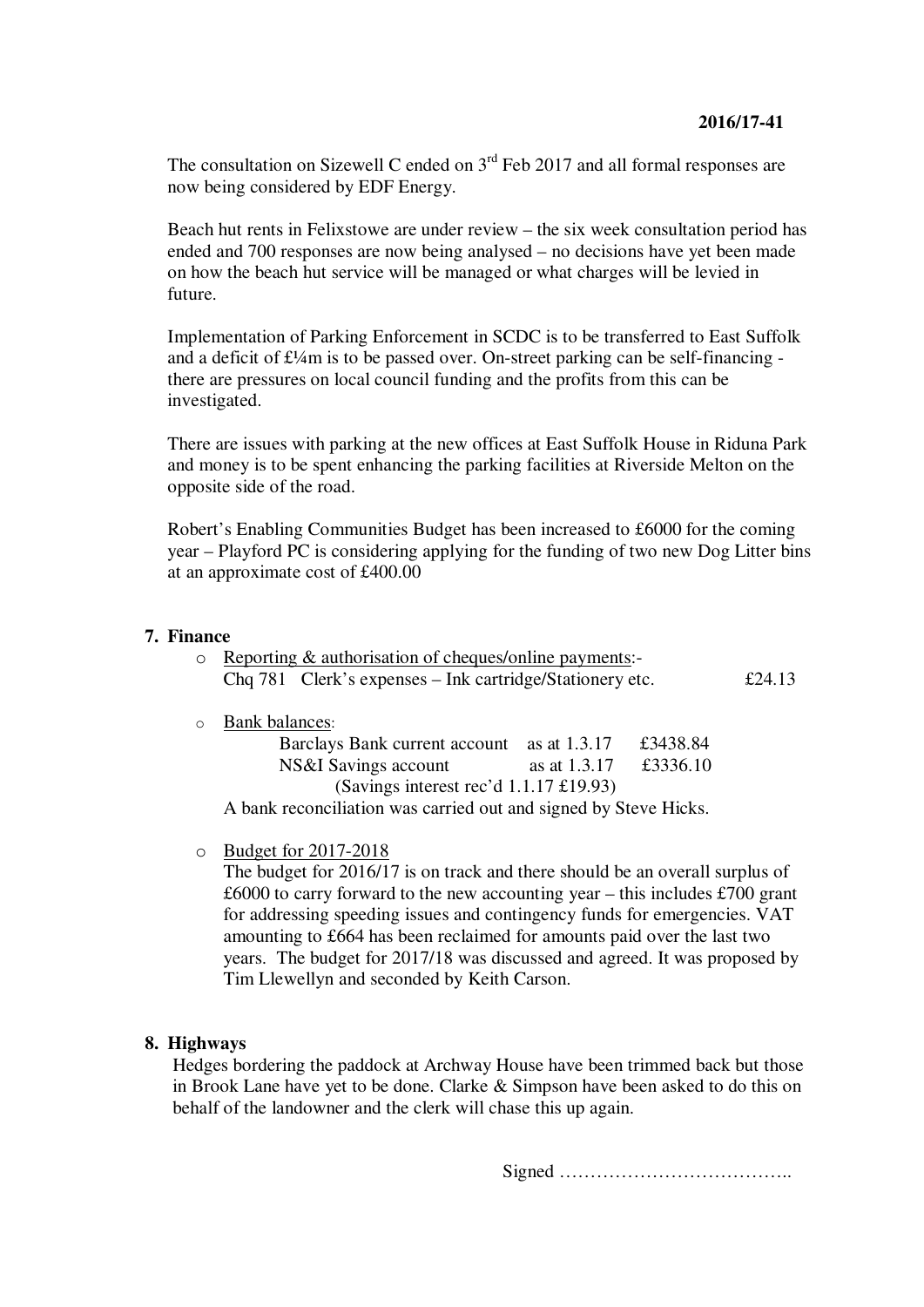It was noted that the build-up of silt on the C324 has yet to be cleared. Robin Vickery is currently chasing this up and we are awaiting results. It was also noted that white road markings at the junction of Butts Road and Playford Road have disappeared and the clerk will report this to SCC Highways.

## **9. Neighbourhood Plan – progress**

The Clerk has obtained an application form and will complete this and submit to the Planning Department together with a boundary map to show the parish boundary as being the area relating to the plan.

#### **10. EAOW cable route – update**

Work on EAOW cable route from Bawdsey to Bramford due to commence on 28<sup>th</sup> February has been delayed. This is partly due to traffic plans for diversions not having been passed yet by SCC Highways but also because of archaeological investigations not having been completed on the route. A presentation by Scottish Power Renewables will be held on  $6<sup>th</sup>$  March at Lt Bealings Village Hall, immediately before their APM. The public is invited to attend and there will be an opportunity to ask questions.

#### **11. Dr Watsons Lane – proposed restrictions of right hand turns**

It has been proposed by SCC Highways that restrictions on right hand turns at peak times at the junction of Dr Watsons Lane with the main A1214 should be introduced as this impedes the traffic flow at the traffic lights with Bell Lane and the A1214. Several responses have been received by the clerk and the chairman stating that this would have a negative impact on communications and through routes to Kesgrave, Woodbridge, Foxhall and Felixstowe and would severely inconvenience people travelling to work and taking children to school at peak times. A number of alternative remedies have been suggested. The clerk has written to Kier Services/Highways with these comments and has received a reply stating that if the scheme proves to be viable, we should be made aware of any consultation that may take place.

#### **12. Speedwatch Issues**

We have £700 from the District Council Enabling Communities budget to invest in schemes to regulate traffic passing through Playford. It seems that a Speedwatch project may not be viable but investment in vehicle activated signs (VAS) might be a way forward. Clerk to enquire from PCSO Mike Sarbutts for advice and if possible invite him to the next meeting.